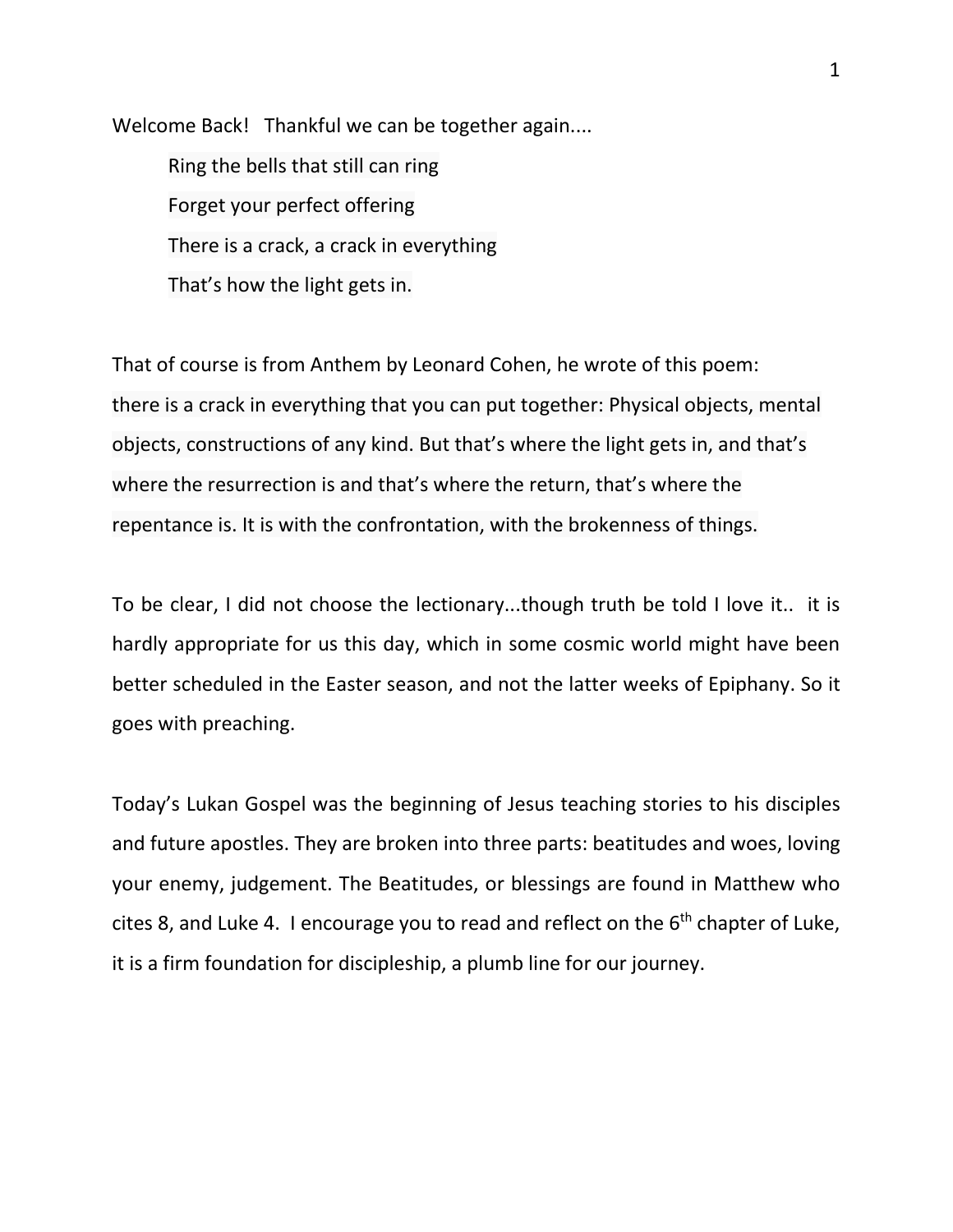Although there were many early adapters who followed Jesus curious about his healing ministry and teaching gathered this day on the plain, these lessons are intended for the 12 who had recently been called to follow Jesus and to fish for people.

Jesus proclaims in a significant public way contrasting blessings and woes. We might remember these blessings and curses from Deuteronomy, and from the multitude of prophetic voices.

Listen again. I rearranged the pattern and used The Message translation

You're blessed when you've lost it all. God's kingdom is there for the finding. But it's trouble ahead if you think you have it made. What you have is all you'll ever get.

You're blessed when you're ravenously hungry. Then you're ready for the Messianic meal. And it's trouble ahead if you're satisfied with yourself. Your *self* will not satisfy you for long.

You're blessed when the tears flow freely. Joy comes with the morning. And it's trouble ahead if you think life's all fun and games. There's suffering to be met, and you're going to meet it.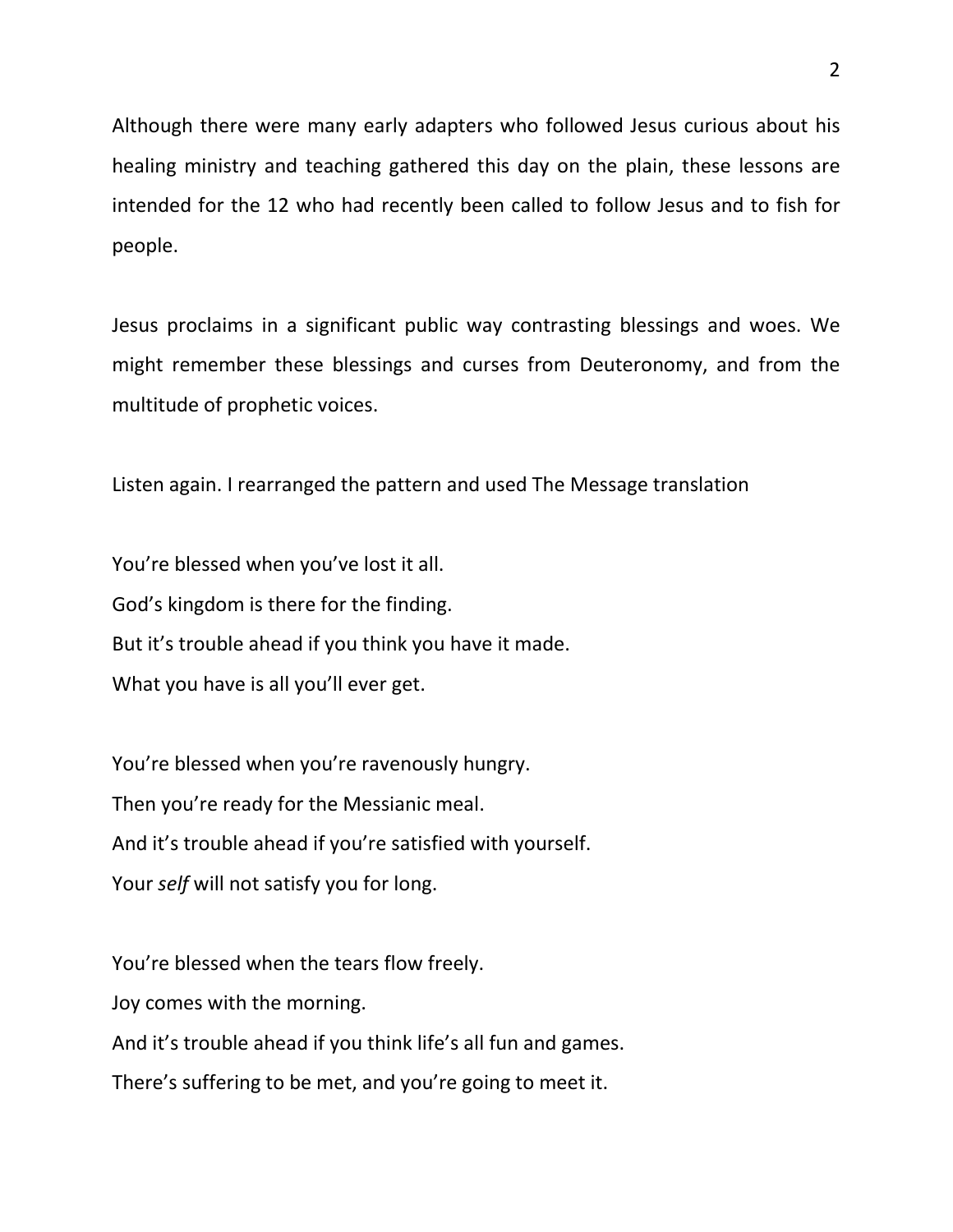"Count yourself blessed every time someone cuts you down or throws you out, every time someone smears or blackens your name to discredit me. What it means is that the truth is too close for comfort and that that person is uncomfortable.

"There's trouble ahead when you live only for the approval of others, saying what flatters them, doing what indulges them. Popularity contests are not truth contests—look how many scoundrel preachers were approved by your ancestors! Your task is to be true, not popular.

Jesus's challenge, do the rich rely upon God? We know from Acts that the early church was a hopeful helpful socially conscious community where the wealthy aided those in need.

Jesus was tempted in the desert for food and denied Satan, and promises us the bread of life. Jesus fulfills this promise over and over with meals small and large, in the upper room and the feedings of the 5000.

Jesus always sides with the broken hearted, those who suffer from a lack of authentic justice. Jesus sides with those who speak truth. He sides with the individuals and families of those who have suffered from gun violence, police brutality, covid isolation.

These Blessings and Curses, prophetic warnings are intended to shake the foundations, suggest that we reconsider the use of our privilege. Joy, healing, and happiness for disciples of Jesus will not be found in riches, gratification, fame, but in right relationship with God.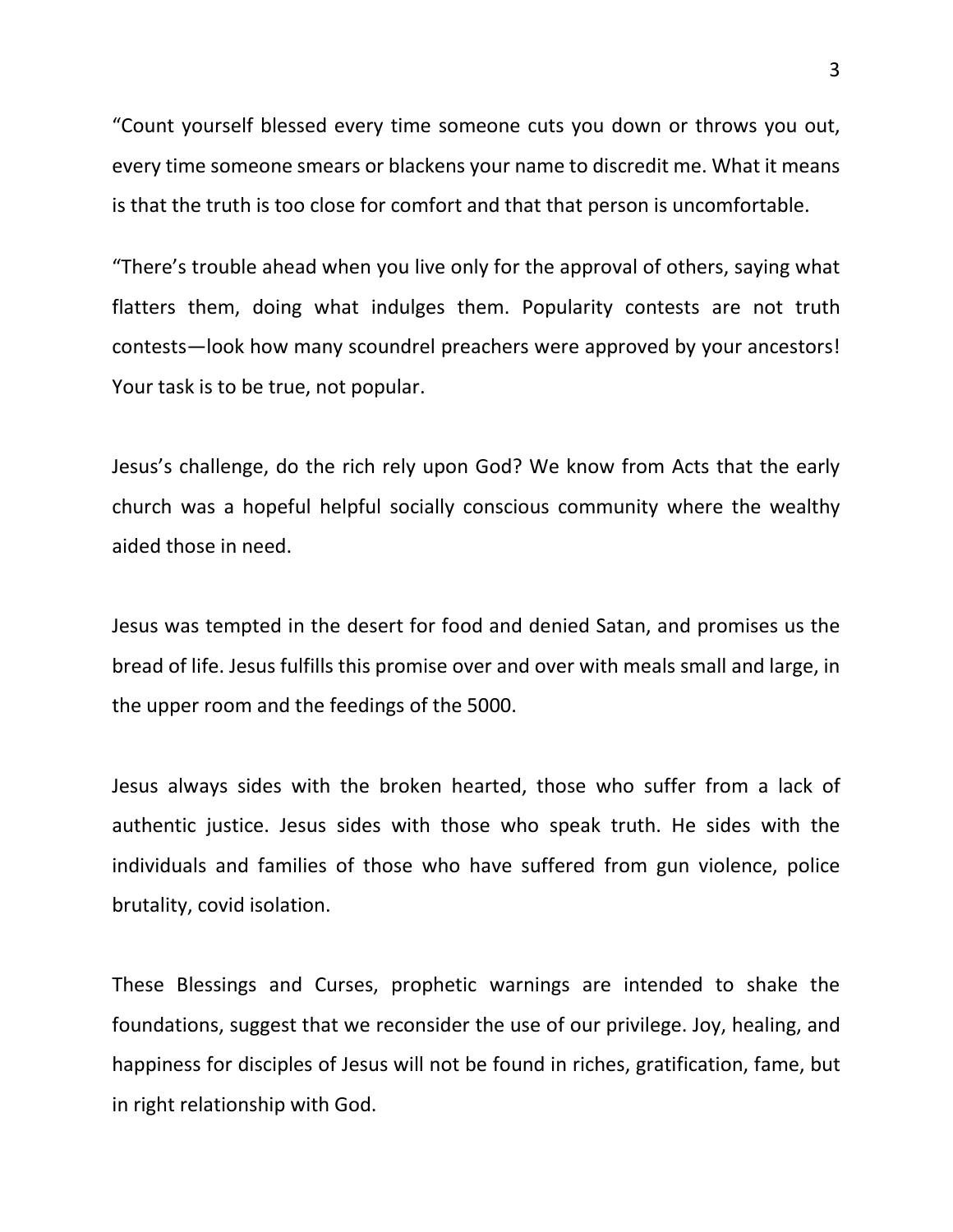God insists, " I call heaven and earth to witness against you today that I have set before you life and death, blessings and curses . Choose life so that you and your descendants may live " (Deuteronomy 30:19) Jesus has given us the plumb line to follow.

Jesus teaches that we must learn to follow this plumb line with practice, with God's Grace to live a virtuous and moral life of faith, hope, charity, justice, fortitude, and temperance.

Jesus is not suggesting that being a disciple should be easy...quite the opposite, being a disciple requires deep commitment and faithfulness. As Matthew wrote, the road is easy that leads to destruction. Jesus promises that following him will be a blessing. As Bishop Jelinek told me once, if the path you see is clear, straight, and paved beware the devil lurks.

Bonhoeffer wrote in Cost of Discipleship, "When Christ calls a man, or woman, he bids them come and die." .... die to your former selves and to turn towards Jesus and to become teachers and healers. Jesus says, whoever wants to follow me must pick up their cross.

Disciples are called to embrace a lifelong passion to question, to dig deeper, to transform from who they had been and to turn towards the path of a new identity. We disciples are sent to heal, feed, restore, and share the Gospel.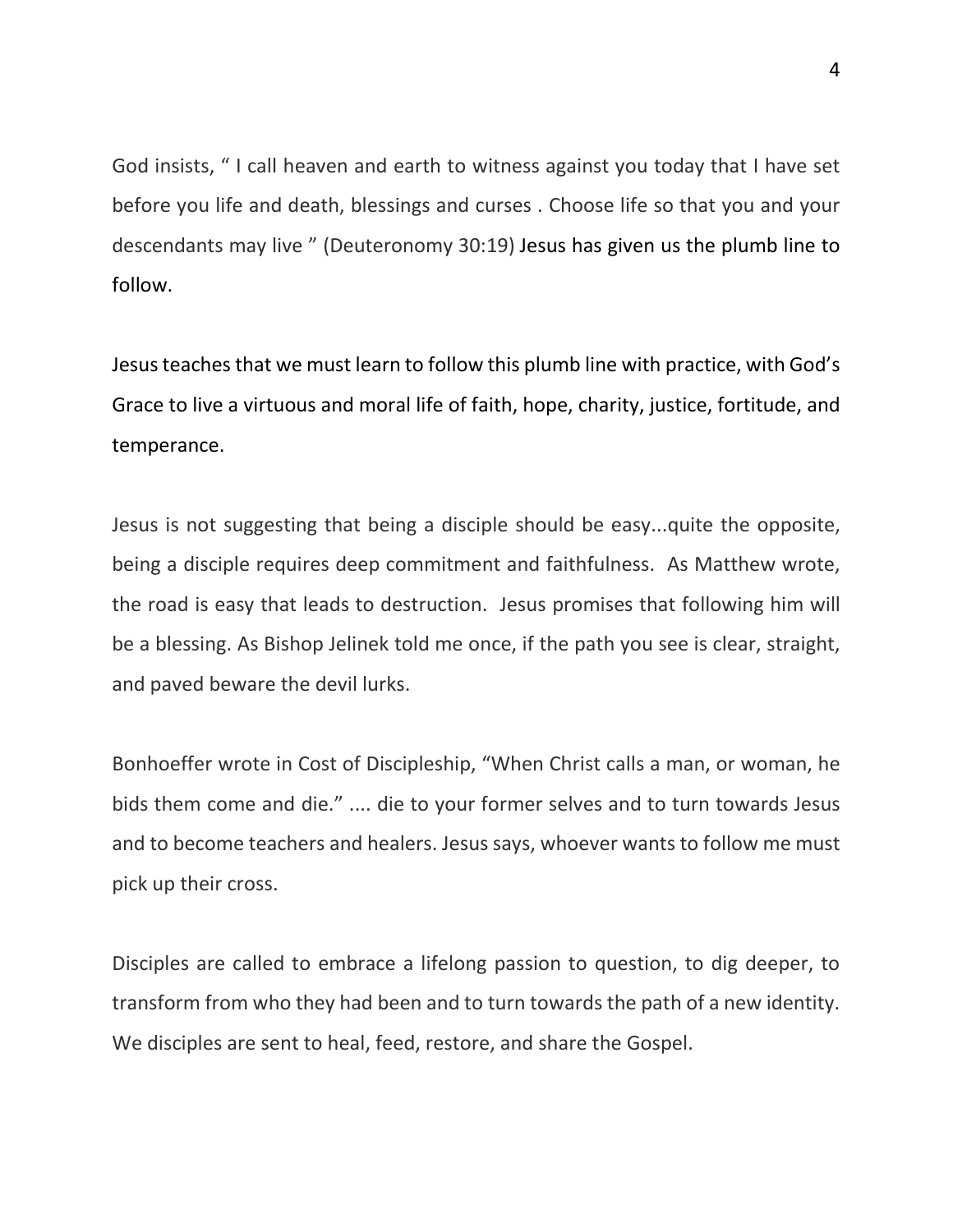This community of Saint John's chooses, again and again, to follow Jesus, we choose to go deeper, recommit, and rededicate ourselves. Discipleship requires allinclusive ongoing dedication to the Gospel. Discipleship also requires trust in God. As Kierkegaard wrote, and we often pray, 'with God's help, I shall become my true self."

I suggest there are two important takeaways from today's Gospel:

First, that Jesus assumes we will become spiritually mature and will build the reign of heaven with him, as humble servant leaders, not people of power or privilege. Our journey to be sure will be frustrated by the world in which we live. Consider the steps of Learning in the Way of Love.

Second, Jesus does not call us to mission and ministry because we are gifted, holy, abundant, or talented.... rather we are called because we have the courage to drop our nets, to follow him, to embrace his teaching, to become healers and Gospel Agitators. Consider the step of turning in the Way of Love.

Catherine Meeks of the Absalom Jones center preaches, that we disciples, the Church, are called to lead and to teach people how not to be in the culture, how to be subversive, **to be of this world and not part of it**. We must remind ourselves that Jesus was a bad citizen...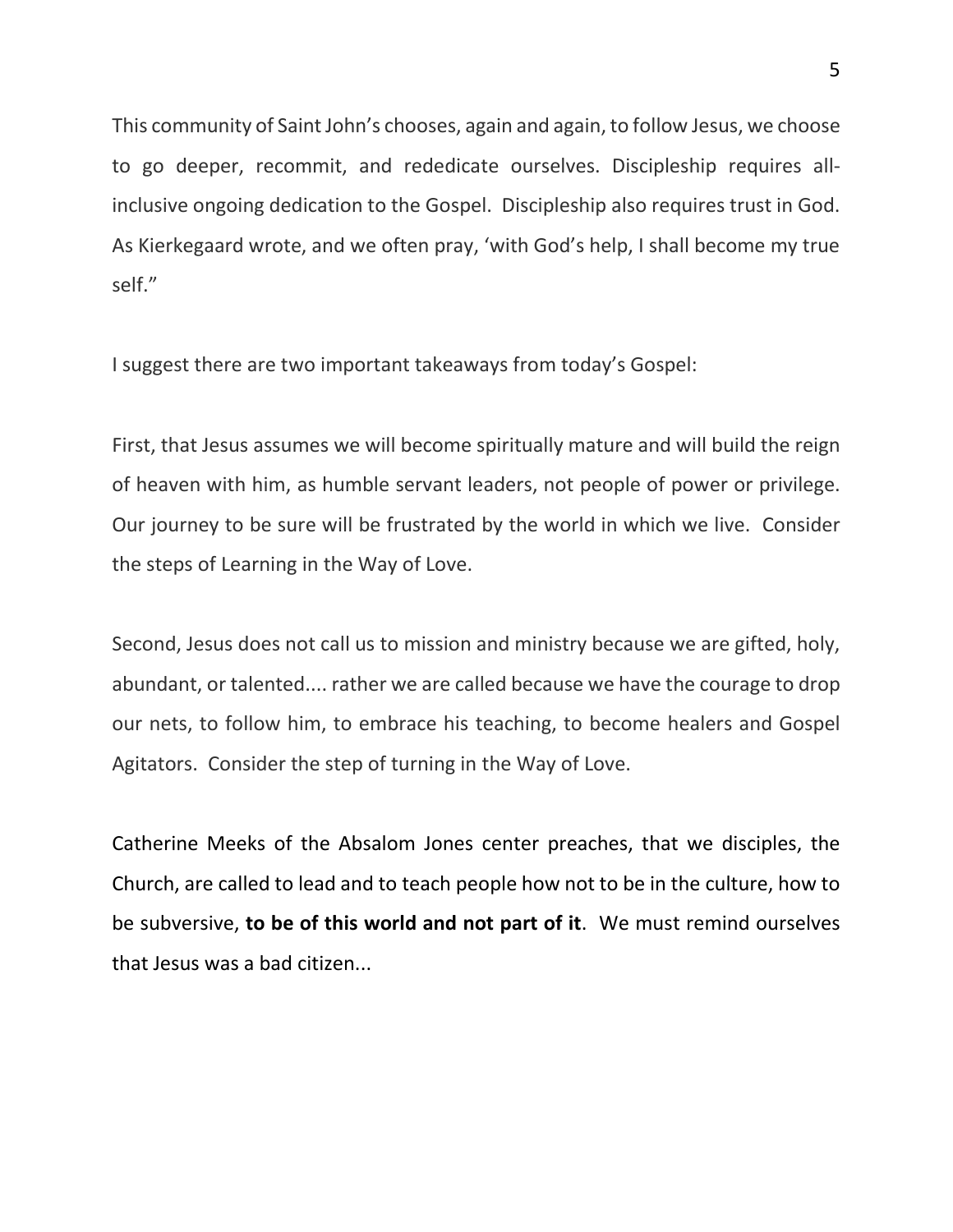The Church is not exclusively about buildings, stained glass windows, liturgy, adapting to the culture and being a good citizen. The church, the beloved community, is called to be a safe sacred healing center where people are invited and challenged to honestly speak their truth, share personal and family history, confess sins, and speak of their brokenness. Likewise, the beloved community is called to be a place of listening deeply...Then, in that truth, reconciliation can begin.

Catherine Meeks in her conversation preached that **there is nothing to be restored or reconciled for a people brought to this country as slaves in the cargo hold of a ship.** I was stunned, jolted, brought to tears.

Not to be overdramatic but imagine scales falling from my eyes or better my heart cracked open. In our family we are blessed to have African American great granddaughters, Japanese American grandsons. I have committed my entire adult life, contrary to ordinary yes, radical, peace maker, as a minister clearly called and committed to moving the arc of history towards justice. If nothing else these past few years have illustrated to me how far we have yet to go.

The dictionary definition of reconciliation is 'the action of making one view or belief compatible with another' and 'restoration of friendly relations'. To be clear, there is no reconciliation, no compatibility with racism.

We can tell the truth and commit to healing, and God willing move towards healing. With God's help we can together commit and recommit to reconciliation as an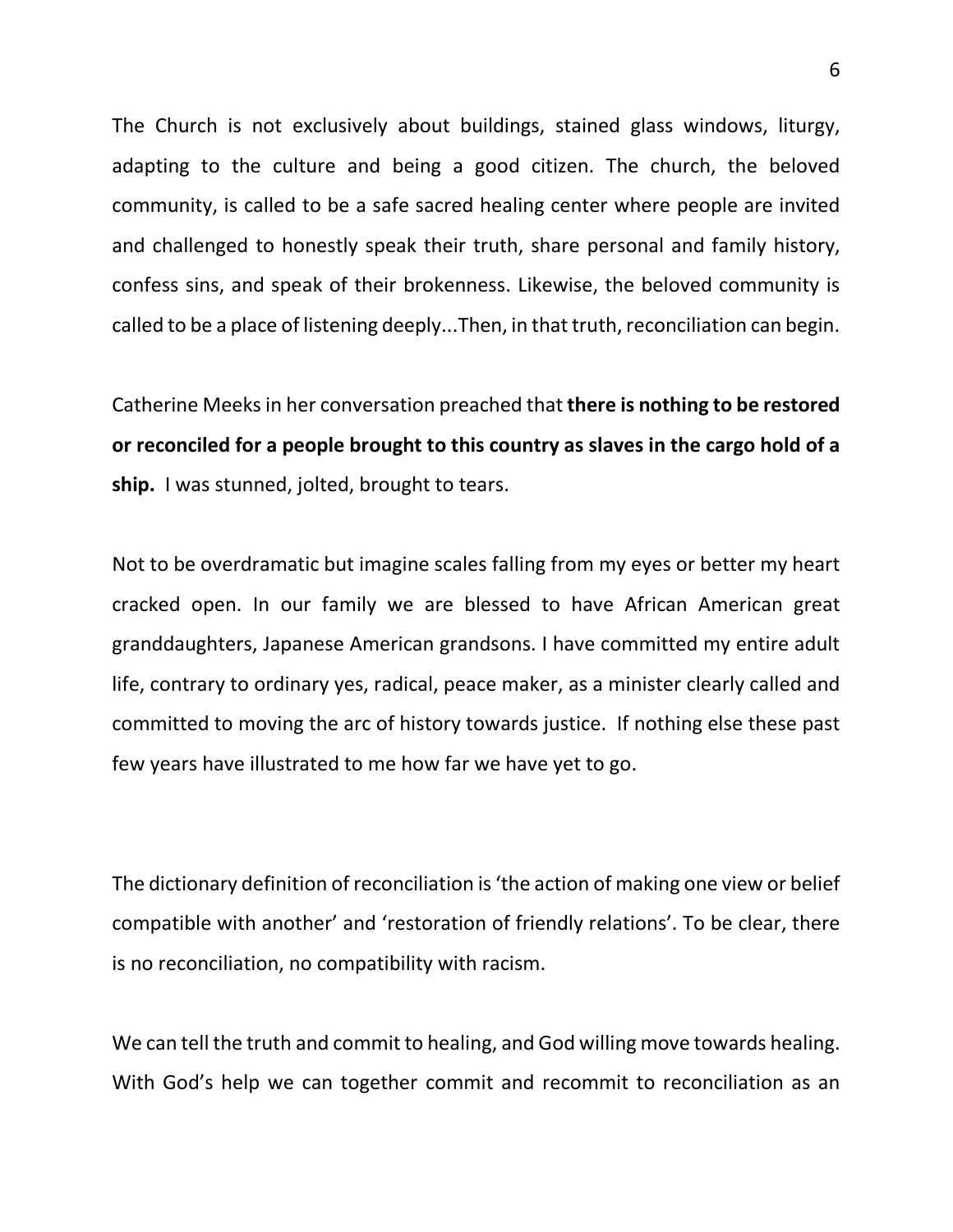agent for change. Change in the structures and systems that continue to promote racism, poverty, hunger, violence. Meeks suggests that this is much more than being allies, it is about being disciples together, hand in hand. We are learning and practicing at Saint John's how to be disciples together hand in hand.

Today we remember, we bless, the life, ministry, and contributions of Absalom Jones, first African American priest in the Episcopal Church.

As my brother John Bellaimey emailed me this week, his Black Students would have issues with such a celebration day during Black History Month.

*He wrote, a part of me cringes, imagining my Black students' reacting to a grayhaired White congregation doing Absalom Jones day*. *Wish we could use it outside of Black History Month.* Well said.

I encourage you to read Absalom's history, the blessings of his live and the curses we white privileged Episcopalians threw at him....it is not a celebratory story. The UBE spent years actively agitating the church to honor Absalom with this special day.

Byron Rushing, former vice president of the House of Deputies, African American, member of the House of Representatives of MASS for three decades assisted in pushing this day through the Episcopal Church, and wrote this regarding the feast day: